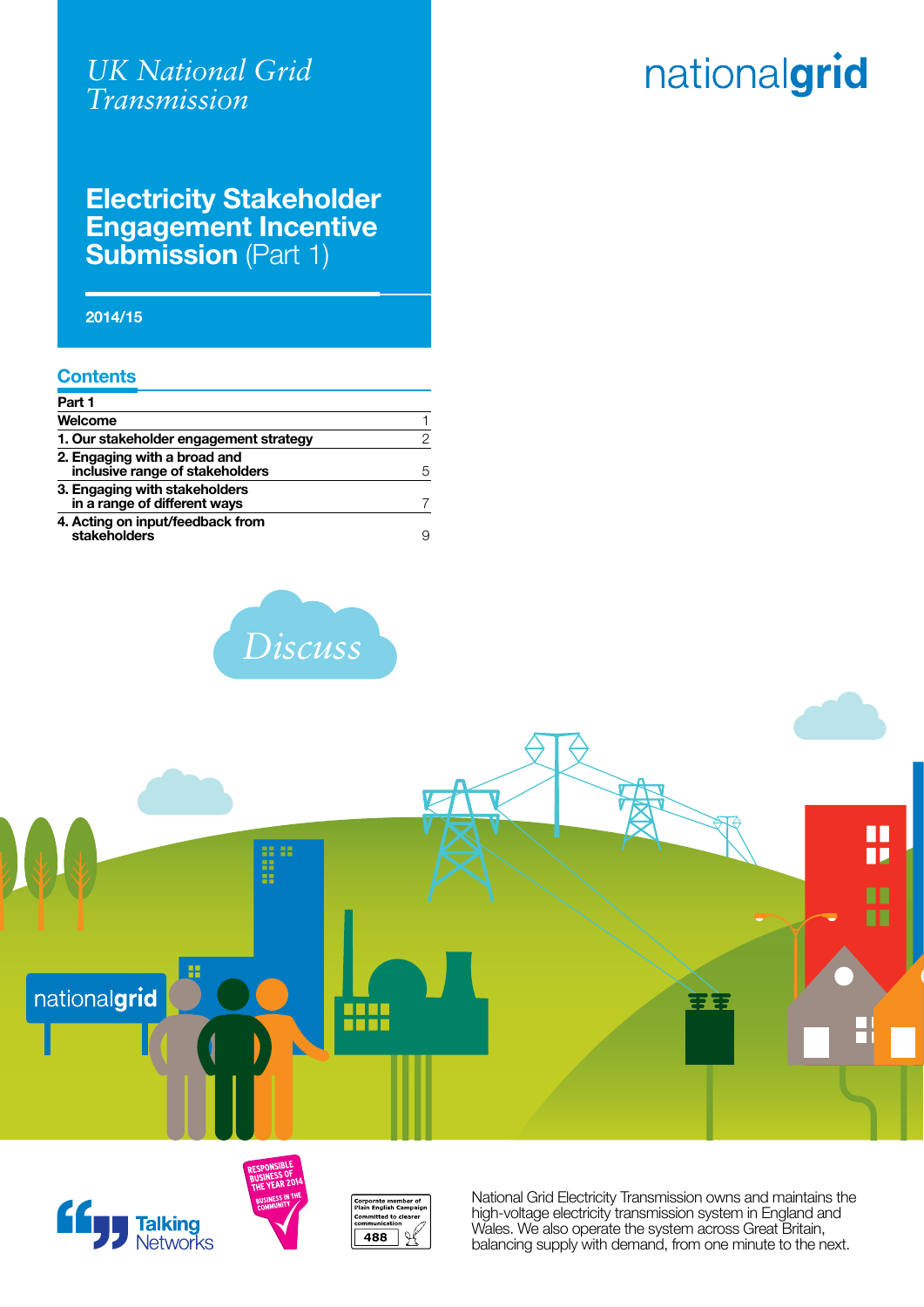## Welcome



#### This report sets out our strategy for engaging and communicating with our stakeholders.

Our strategy is dynamic and we are continually seeking better ways to deliver for our stakeholders. In 2014/15, we innovated and drove new initiatives that have allowed us to work closer with our stakeholders. This helped to involve stakeholders in our thinking and decision making at earlier opportunities and to a greater level of detail, to include them in our day-to-day activities where it improves outcomes for them, and to find better ways of obtaining feedback that helps us make even more informed decisions.

In addition to our new initiatives, our stakeholders need us to keep improving on what we already do so we've also looked back on our performance to see where we can make improvements. We've worked hard to really understand what our stakeholders need from us, how we are performing and where we can do better. Our independent Stakeholder Advisory Panel has been invaluable in their support and guidance to this work.

This year we have also fully refreshed our stakeholder ambition and outlined the ways we will achieve our new, more stretching targets. These targets have been cascaded throughout our business and will allow us to track our progress in detail to ensure we are putting our stakeholders at the heart of what we do and delivering our business priorities.

As ever, we would greatly appreciate your feedback on both parts of this report.

좋을

ind Wrig

David Wright Director of Electricity Transmission Asset Management



#### Stakeholder Advisory Panel

The independent Stakeholder Advisory Panel for National Grid Transmission represents a broad range of stakeholders. We meet every three months to share our knowledge and experience, and to review and challenge National Grid's stakeholder strategy. Our members draw on their experience and offer insights, discuss key issues that impact stakeholders, and review the effectiveness of our strategy and lessons learnt.

2014/15 was our first full year. At the end of this year, we produced an annual report that provided an overview of our areas of interest and actions taken against stakeholder priorities for the year. In particular, we are all encouraged by the dedication National Grid Transmission is showing and by the ambitious direction the business has set itself, and we look forward to working with them again in 2015/16.

#### Lord O'Neill

Chair, National Grid Transmission Independent Stakeholder Advisory Panel

#### Stakeholder Advisory Panel members:

| Lord Martin O'Neill - Panel Chair |                                           |
|-----------------------------------|-------------------------------------------|
| Jeremy Nicholson                  | - Director, Energy Intensive User Groups  |
| <b>Basil Towers</b>               | - Director, Blue Rubicon Institute        |
| <b>Trisha McAuley</b>             | - Director for Scotland, Consumer Futures |
| Barbara Vest                      | - Director of Generation, Energy UK       |
| Maf Smith                         | - Deputy Chief Executive, Renewable UK    |
| Paul Miner                        | - Senior Planning Officer, Campaign to    |
|                                   | <b>Protect Rural England</b>              |
| Doug Parr                         | - Chief Scientist, Greenpeace UK          |
| Jonathan Stern                    | - Chairman, Gas Research Programme,       |
|                                   | Oxford Institute of Energy Studies        |
| Mike Calviou                      | - Director, Transmission Network Service  |
| George Mayhew                     | - Director, Corporate Affairs             |
| Nicola Paton                      | - Head of Customer Service                |

Part 1 of this report outlines our strategy and how we engage with our stakeholders and act on their feedback. Supporting this, Part 2 provides case study examples of activities that have had tangible outcomes.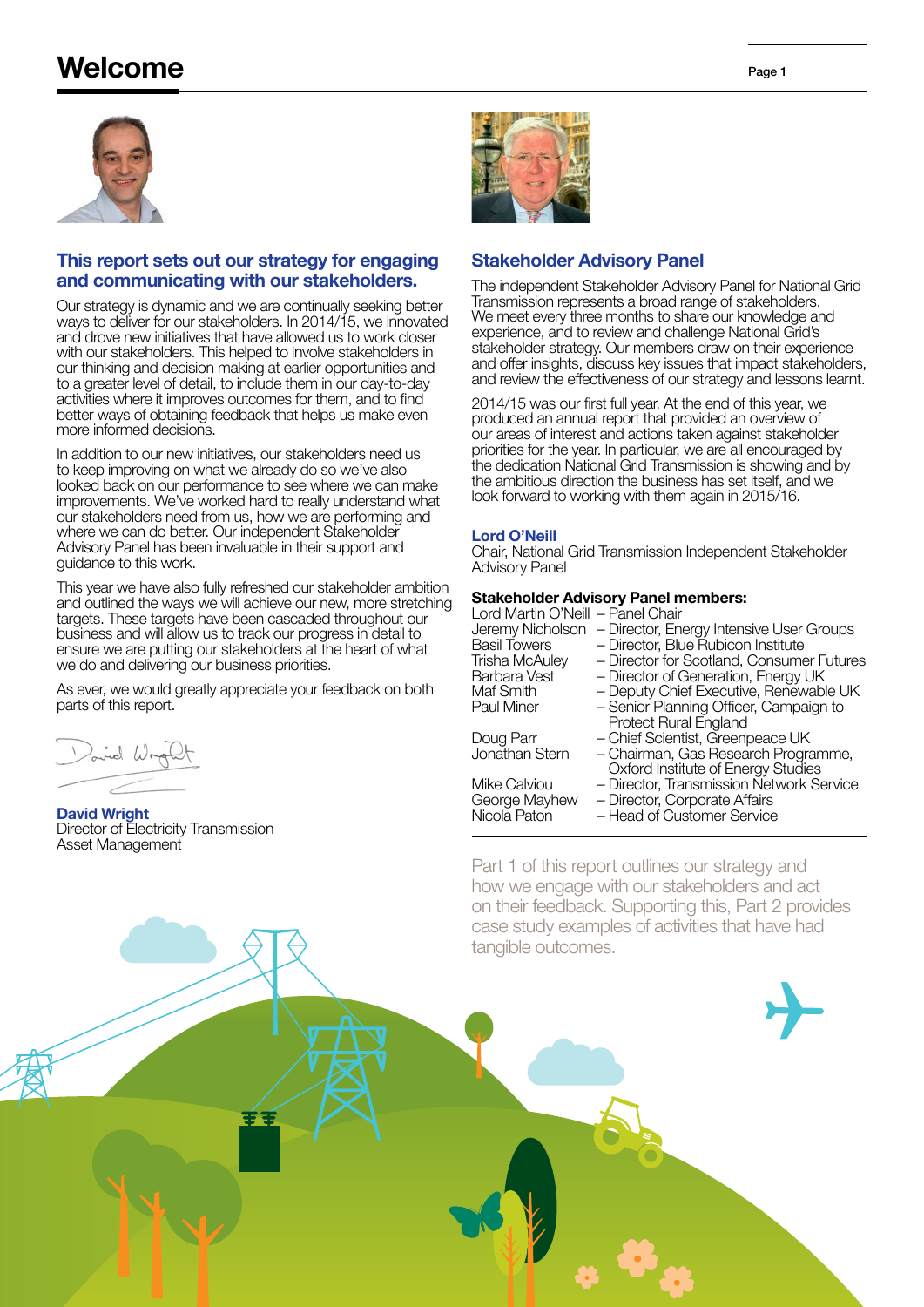#### **Overview**

We've refreshed and updated our stakeholder engagement strategy and our framework for delivering it to include the latest feedback and thinking. We have set ourselves a challenging ambition that will make sure that we continue to improve our performance by involving stakeholders in activities, decisions and to be more outcome-focused. and this will benefit our stakeholders and our business.

To be a successful and sustainable business, we need to deliver what our stakeholders want in the most efficient way. Within our strategy, we want our stakeholders to find us easy to talk to, to say that we are good at listening and that we are responsive and reliable. This means that we need to be flexible, willing and able to respond and deliver in a timely way.

Our stakeholder engagement strategy continues to follow our guiding engagement principles and our cycle of Listen, Discuss and Act. These principles cover the following steps (and they are referenced throughout this report):

- $\blacksquare$  Identify Segment our stakeholders into groups so we can tailor the way we interact with them
- **Understand their needs** Listen to stakeholders' priorities, and review their influence and their interest in helping to shape our plans and activities
- Targeted Tailor engagement to suit the specific interests and priorities of each stakeholder, find innovative ways of doing things and work in a collaborative and co-ordinated way
- $\blacksquare$  Act Respond to what stakeholders are telling us, share their views, develop balanced and targeted plans, and do what we say we will
- $\blacksquare$  Inform Use appropriate communication channels to show how we have taken stakeholders' views into account.

Even though we are proud that we have seen improvements in our engagement performance scores (section 4.2), we continue to have challenging conversations about our ambition for our stakeholders – we want to do the right thing by them. We've made some good progress, but we recognise we need to do more.

We have lots to learn and must remember our stakeholders' needs and priorities will change. An effective stakeholder engagement strategy must keep changing too. It must also reflect the work we do to keep improving.

In the sections that follow, we show how we've carefully looked at where we are today and understood our stakeholder feedback (section 1.1 and 4), considered what 'good' means for our stakeholders and employees (section 1.2), and having taken account of these considerations – then looked at what we need to do to improve our satisfaction and engagement performance (section 1.3), and how we'll do it (section 1.4).

#### 1.1 Reviewing our performance

In 2014, we reviewed our existing strategy and how this was driving satisfaction and engagement performance. We wanted to find new ways in which we could make significant improvements for our stakeholders:

- **n Internal review** Through a dedicated project (involving more than 75 managers and staff), we looked at our employees' engagement knowledge and approaches, their mindsets and behaviours, our systems and structure, what we were doing and how we were doing it. We found that we weren't working in a consistent way and our approach varied across our business – this was having an impact on our overall satisfaction and engagement performance. We also reviewed the ways in which we were engaging with stakeholders to identify process improvements (section 3.3) and share best practice (section 2.4).
- $\blacksquare$  External review We gathered feedback through sessions, consultations and an independent survey of 135 stakeholders (section 4). Our independent Stakeholder Advisory Panel (section 1.4) also reviewed our performance and together we discussed and agreed some challenging areas for review and improvement.

#### 1.2 Understanding what 'good' means for our stakeholders and our employees

With all of the above, based on our engagement principles (Listen, Discuss, Acts), our thorough understanding of our performance, and our desire to create a better experience for our stakeholders, we want to find a better way. We will:

- $\blacksquare$  listen to their views so we can understand what they need and expect, and find solutions
- proactively engage and build trust through close working relationships based on openness and honesty
- $\blacksquare$  help them understand our business by clearly explaining our decisions so we can work better, together
- work together to find innovative ways of building a network for the future
- $\blacksquare$  take responsibility for delivering what we say we'll deliver and do even better wherever we can
- $\blacksquare$  act on feedback.

Furthermore, we want our employees to feel that they're working for an organisation that is focused on its stakeholders, and we want to:

- $\blacksquare$  write our processes as if they have been written by our customers and stakeholders
- do more to identify stakeholders and manage relationships proactively
- $\blacksquare$  consider the impact on stakeholders when we're making decisions
- n make sure we all have stakeholder objectives
- $\blacksquare$  make sure we can all understand and can describe our impact on stakeholders
- $\blacksquare$  include a customer or stakeholder discussion in every team meeting.



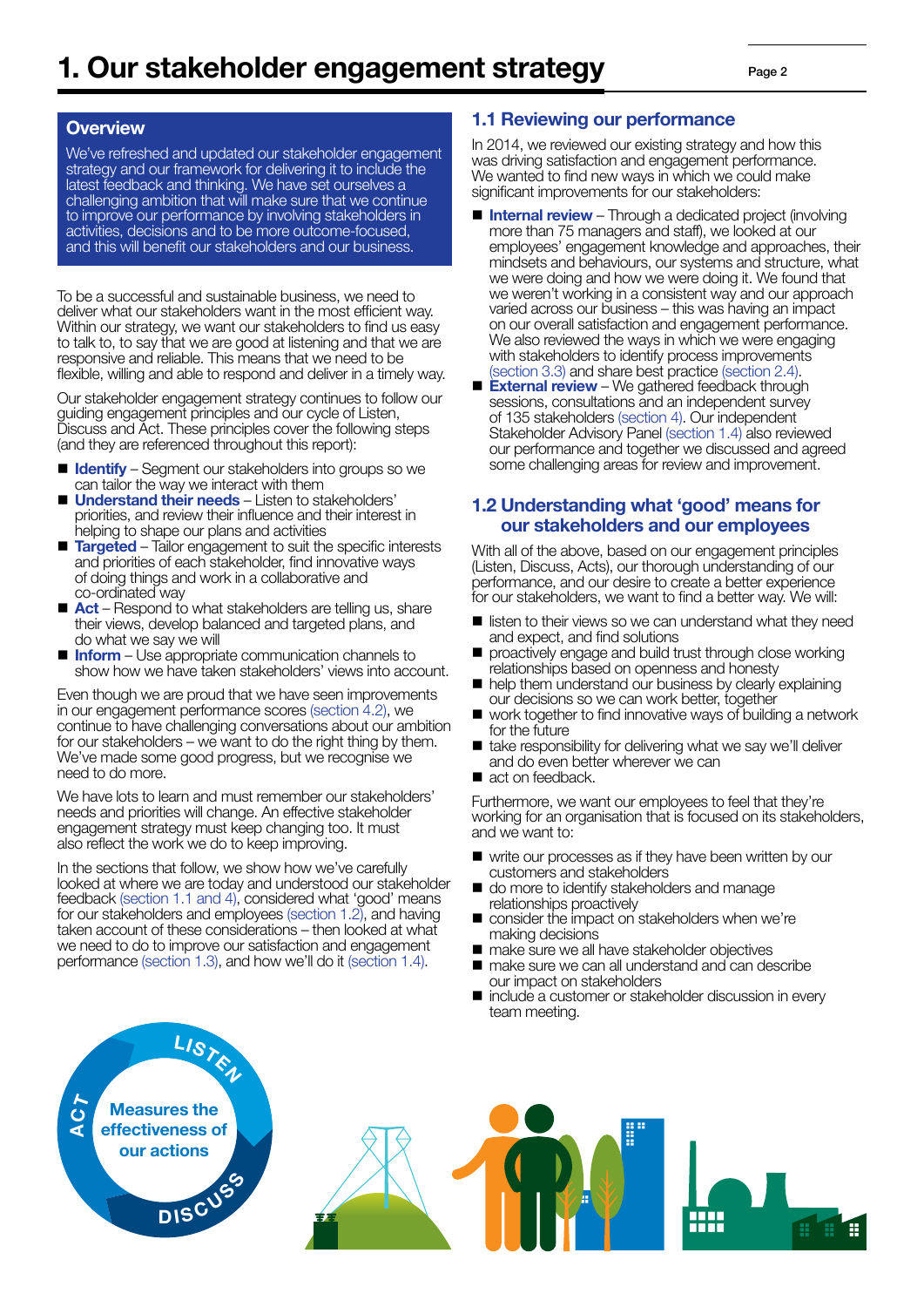#### 1.3 Improving our performance – setting new and ambitious targets

Bringing all this information together, we then refreshed and updated, in detail, our satisfaction and engagement strategy and redeveloped this ready for 2015/16. This strategy also includes a challenging set of annual satisfaction and stakeholder engagement performance targets and includes our long-term customer and stakeholder ambition to 2020/21. This puts our customers and stakeholders at the heart of our business.

For our Electricity Transmission business, we want:

- <sup>n</sup> our teams to understand who their customers and stakeholders are and any shared relationships
- $\blacksquare$  to ask for feedback on our performance and anticipate our customer's and stakeholder's requirements
- <sup>n</sup> to widen our customer and stakeholder research and development capability, and pioneering projects that provide value for them.

To improve our current performance against our refreshed strategy and ambitious targets, we have developed four strategic themes we're focusing on in order to improve our stakeholder culture, satisfaction and engagement performance. This four themes are:

- **n Creating common objectives** Making personal, relevant targets part of everyone's day-to-day role
- **Developing skills –** Using training opportunities, strategic partnerships and sharing of best practice to improve skills across our organisation
- **n Introducing consistent processes** Using continuous improvement and Lean and Performance Excellence tools to focus on our stakeholders' needs and measure what we do
- **n** Improving our understanding and building stronger relationships – Sharing information across the business to develop our understanding of our stakeholders' needs, and striving to keep improving.

Our refreshed strategy gives a framework to allow our employees to make improvements that ultimately deliver what our stakeholders want from us and further improve how we work with them. It provides a framework that allows teams to develop their own plans that will benefit stakeholders and links back to our business priorities.

Our leaders have approved this up-to-date strategy and we've now built it into personal employee performance objectives.

#### 1.4 Making improvements in order to support our strategy

To help us achieve these goals, we've also made further changes to the way we work. Specific areas include the ways in which we use management information (using our Performance Excellence tools), developing our skills and capabilities; introducing more effective governance, assurance and validation; and carrying out a comprehensive communications strategy:

**Performance Excellence** – We've formed a partnership with Unipart (Performance Excellence leaders) and developed a sustainable programme that will help us to put stakeholders at the heart of our business, deliver smarter ways of working and build continuous process review, innovation and improvement into the way we work. To support our strategy, all our teams are developing management information hubs on walls with stakeholder targets and actions, tracking current performance and monitoring their action plans. We also use tools and techniques to help identify opportunities to make improvements particularly in terms of how our processes have an impact on our stakeholders, and how we can set priorities and measure what we do.

 $\blacksquare$  Skills and capabilities – We continue to include 'engagement with stakeholders' as a core skill in our capability framework. Our training Academy provides courses for these skills, from skilled up to expert level. This helps us to get all employees trained to the level we need and to keep developing them. In addition, our people have a wealth of engineering, commercial and business skills, and we want to increase our engagement capabilities, so we are recruiting with these skills in mind. This will help us to improve our knowledge of best practice and to develop new ideas in terms of how we improve stakeholder relationships and work with their feedback.

## **OurAcademy**

- Governance (internal) We've set up a management group, which includes members from across our business to be accountable for our stakeholder strategy and engagement. The group provides co-ordinated guidance and approval helping to share stakeholder improvements and best practice throughout our business.
- Governance (external)  $\ln 2014/15$ , our independent Stakeholder Advisory Panel met four times. This external Panel of industry and other experts helps us to take into account the interests, aspirations and concerns of our stakeholders. Our Executive team also has the benefit of hearing from experienced advisers from outside our business. These conversations help us to shape our business priorities and ultimately our strategy and decisions. What's more, the Panel met with Ofgem in November 2014 to discuss how to improve stakeholder engagement. The feedback helped the Panel to write its year-end report, which we considered as we wrote our stakeholder priorities for 2015/16.



Our independent Stakeholder Advisory Panel reviewing our stakeholder engagement strategy in July 2014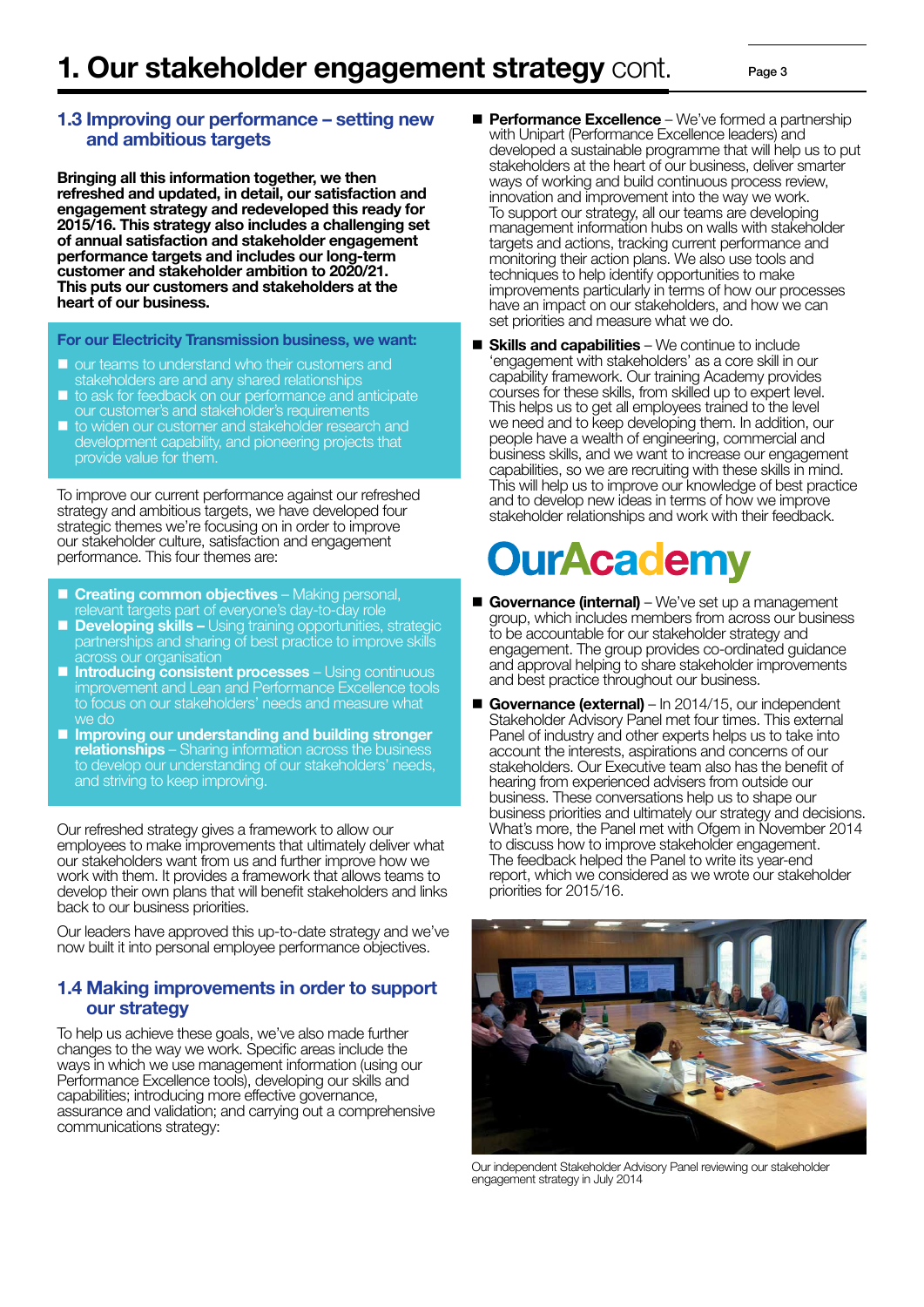**n** Assurance/Validation – To meet stakeholders' needs, we've continued to build upon our belief that independent external assessment and accreditation can help us to improve. During 2014/15, we worked with independent assessors. For instance, our Connections teams once again achieved accreditation for Customer Service Excellence (CSE) and further improved our compliance against this standard. This demonstrated their achievement of the national standard for excellent service based on five areas: customer insight, culture of the organisation, information and access, delivery and timeliness, and quality of service. And in 2014/15, we achieved ISO-55001 (previously British Standards Institution Publicly Available Specification (PAS-55)) that includes a new requirement for assessment that focus on stakeholder engagement: The organisation has determined relevant stakeholders and their requirements and expectations.





*They're normally very good at communicating information. Some of the information is complex, but they make a real effort to make it understandable.* **E** Communications – In autumn 2014, we launched an internal communications campaign (called '#Customer' and '#Stakeholder') that was designed to raise the profile of our customer service and stakeholder engagement and get feedback from employees. Our ambition includes a communications strategy to develop further campaigns and is in line with our new 'Finding a Better Way Performance Excellence programme which is focused on our customers and stakeholders. What's more, we are committed to writing our stakeholder documents in clear language so they can be easily read, understood and acted upon. During 2014/15, we worked with the Plain English Campaign, which provides an independent review service. For example, this document, Part 2 and our Stakeholder Feedback report have all been reviewed and includes our Plain English corporate membership logo on the cover.

#### Next steps

Our stakeholder engagement strategy - in 2015/16, we will be using our refreshed strategy to help us achieve our ambition and improve our stakeholder engagement performance. This will help us to make more informed business decisions based on an improved understanding of our stakeholders and their requirements.

# 44

*When they present information they're always keen to make sure it's in a format that you can digest and make sense of.*

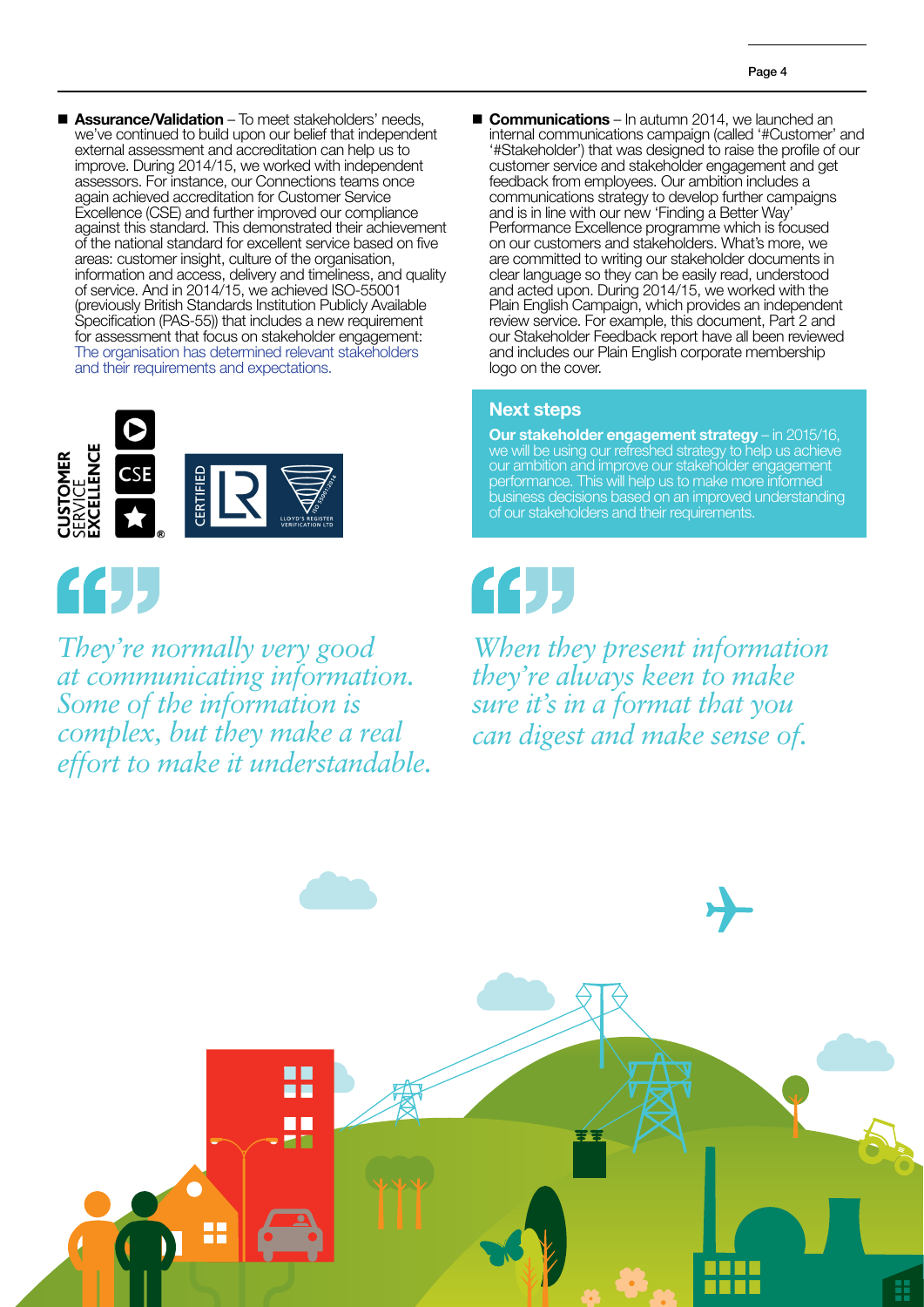## 2. Engaging with a broad and inclusive range of stakeholders

#### **Overview**

Our Electricity Transmission business covers a very broad range of activities, and the interests of stakeholders change over time and their needs and priorities differ significantly. As a result, we work with a diverse range of stakeholders with a wide set of interests. By splitting them into different categories ('segmentation'), we can engage with them in an appropriate and effective way. We review these groups regularly to make sure they're up to date, complete and accurate.

Within our guiding principles of Listen, Discuss, Act (section 1), below we discuss how we identify our stakeholders (section 2.1) and tailor the way we interact with them so we can understand their needs and priorities and listen to what is important to them (section 2.2). We also consider their influence and their interest in helping to shape our plans and activities (section 2.3).

Our stakeholder groups for 2015/16

#### 2.1 Understanding who our stakeholders are

Reviewing who we engage with, as well as checking that we have not missed a particular stakeholder group, gives us a good balance of perspectives and priorities. This helps us to have relevant, inclusive and fair discussions that can shape our strategy and inform our business decisions.

In November 2014, we reviewed our stakeholder groups to make sure that they were still effective and that every type of stakeholder was included. We found that the groups were still relevant, but we needed to further split some of them (as illustrated below). For example, we've created specific stakeholder groups for 'small businesses', 'innovators', 'investors', 'general public', 'media' and 'landowners'. Our segmentation includes sub-groups and details on how we engage to build long-term relationships.

| <b>Consumers</b>  | <b>Customers</b>  | <b>Communities</b><br>and their<br>representatives | <b>Employees</b> | <b>Educational</b><br><i>interest</i> | <b>Energy</b><br><b>industry</b> | Landowners                            |
|-------------------|-------------------|----------------------------------------------------|------------------|---------------------------------------|----------------------------------|---------------------------------------|
| <b>Political</b>  | <b>Regulators</b> | <b>General</b><br>public                           | <b>Media</b>     | <b>Small</b><br><b>businesses</b>     | <b>Supply</b><br>chain           | Non-<br>governmental<br>organisations |
| <b>Innovators</b> | <b>Investors</b>  | <b>Vulnerable</b><br><b>customers</b>              |                  |                                       |                                  |                                       |

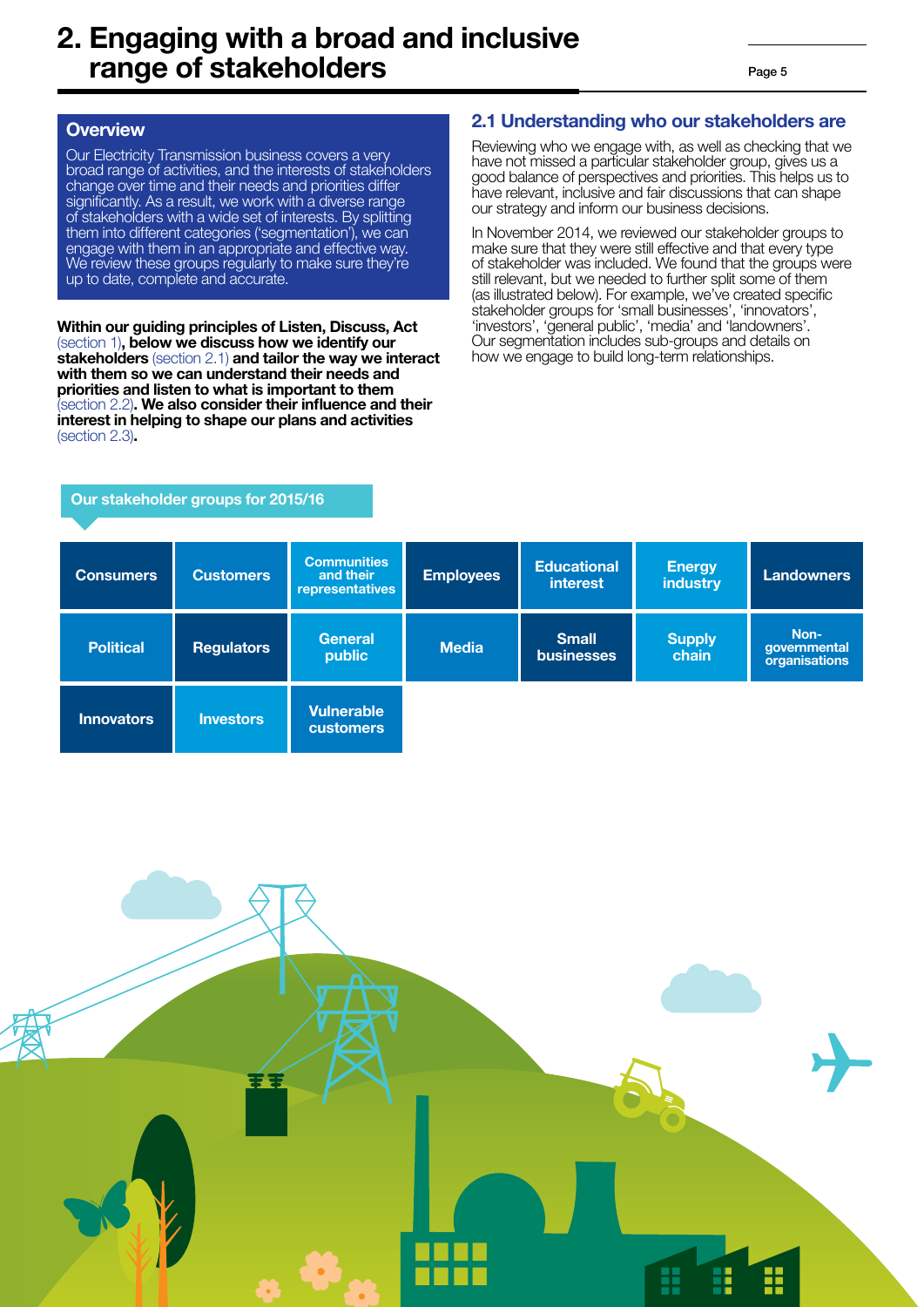In addition, as a responsible business, we are concerned about how our activities affect vulnerable groups of people. We are working with gas and electricity distribution companies and looking beyond the energy industry for best practice, to help to understand what more we can do to support this stakeholder group.

As a way to help demonstrate that we are operating responsibly for all our stakeholders and improving outcomes, including vulnerable groups and local communities, in 2014, we won the Responsible Business of the Year award. The judging panel commended us for our long-term vision, adding that we



#### *demonstrate real foresight in using technology and innovation to develop solutions that protect employees, customers and wider society.*

In 2014/15, we engaged with stakeholders from all of these groups through various channels, at varying frequencies and through a variety of teams across our business. Some of these activities are ongoing, daily, weekly or monthly occurrences, while others are less regular and are based more around the specific activities we are taking part in at any one time. The make-up of our overall stakeholder engagement programme varies from year-to-year as our workload changes.

A broad range of stakeholders also have a strong voice through our independent Stakeholder Advisory Panel (section 1.4). These members make sure that we take into account the interests, aspirations and concerns of our stakeholders. They also draw on their experience and challenge our stakeholder strategy; and discuss the issues that affect a wide range of stakeholders, our approach to engagement, and the effectiveness of that approach.

#### 2.2 Reporting against our stakeholders' priorities

Building on the approaches we've already mentioned, we know that we must not focus all our attention on specific stakeholder groups; we need to make sure that we hear from our broad range of stakeholders and listen to their different priorities and feedback (section 4). All of our activities fall under five areas of output (Safety, Reliability, Engagement, Connections and Environment) that we identified with stakeholders and Ofgem through our engagement processes, reflecting the priorities that are important to them. In 2014/15, we worked to understand the interests of our different stakeholder groups against these priorities, and Part 2 of this report presents case studies against these outputs.

As an example, in September 2014, we published a report for our stakeholders that summarised our financial performance and how we'd done against these five outputs. We shared this specialist publication with all of our stakeholders, using email, social media and member associations.

#### 2.3 Developing new and improved stakeholder mapping and maturity tools

We've developed tools that help us to build a clearer understanding of how we engage with stakeholders, and make sure that we include a broad range of stakeholders and understand their priorities and interests:

**n Improved our stakeholder mapping – In 2014, we** introduced a new stakeholder mapping tool to help us improve our understanding of our broad range of stakeholders. This tool also helps us to co-ordinate a consistent approach across our business, and improves our awareness of our stakeholders and the way in which we capture data. This will help us to further assess our stakeholder relationships within each area of our Transmission business.

 $\blacksquare$  New stakeholder maturity analysis – In order to improve our performance, we need to be sure that our culture is also changing. In 2014, we built a customer and stakeholder maturity model to assess our progress in delivering our ambition and strategy (section 1). This tool helps us to understand the quality and depth of the relationships that we have with our stakeholders and how 'mature' our teams are with this engagement, and identify gaps and areas to focus on to drive change and deliver cultural improvements.

#### 2.4 Improving how we understand/engage with our stakeholders through partnerships and collaboration

Our stakeholders have told us (section 4) that we need to find more opportunities to benchmark our performance and understand what best practice for stakeholder engagement actually is. Our independent Stakeholder Advisory Panel has also supported our need to form more partnerships and look for and share best practice around each of our stakeholder priorities. We've taken action and incorporated this feedback into our strategy (section 1) (and show examples within our Part 2 report). There are two themes:

- $\blacksquare$  Partnerships and best practice We develop partnerships with other organisations, and identify and develop best practice approaches to stakeholder engagement. We make sure that we share information about what we're doing, as this is critical for our business. For example, we are members of collaboration forums and use frameworks (section 1.4) to identify opportunities. This industry involvement helps to develop our people and to raise our profile in the industry.
- Partnerships and joined-up engagement What's more, we recognise that stakeholders have limited time and don't want to be asked similar questions by several companies. So co-ordinated work helps us to identify opportunities in the industry where we can team up with other organisations and work towards a common approach for engagement to be more effective and efficient.

#### Next steps

#### Engaging a broad and inclusive range of

stakeholders – we have taken the time to understand our stakeholder groups and how we can focus on their needs. Reflecting on our progress has helped us to find opportunities for collaboration and best practice around our stakeholder priorities. We will compile more useful information that will help us to make more informed decisions. We want to continue to improve and better understand our individual stakeholders, as well as analyse our approach to segmentation more effectively. This will give us a clearer understanding of the relationships we have. We can then engage with stakeholders in a more considered way.

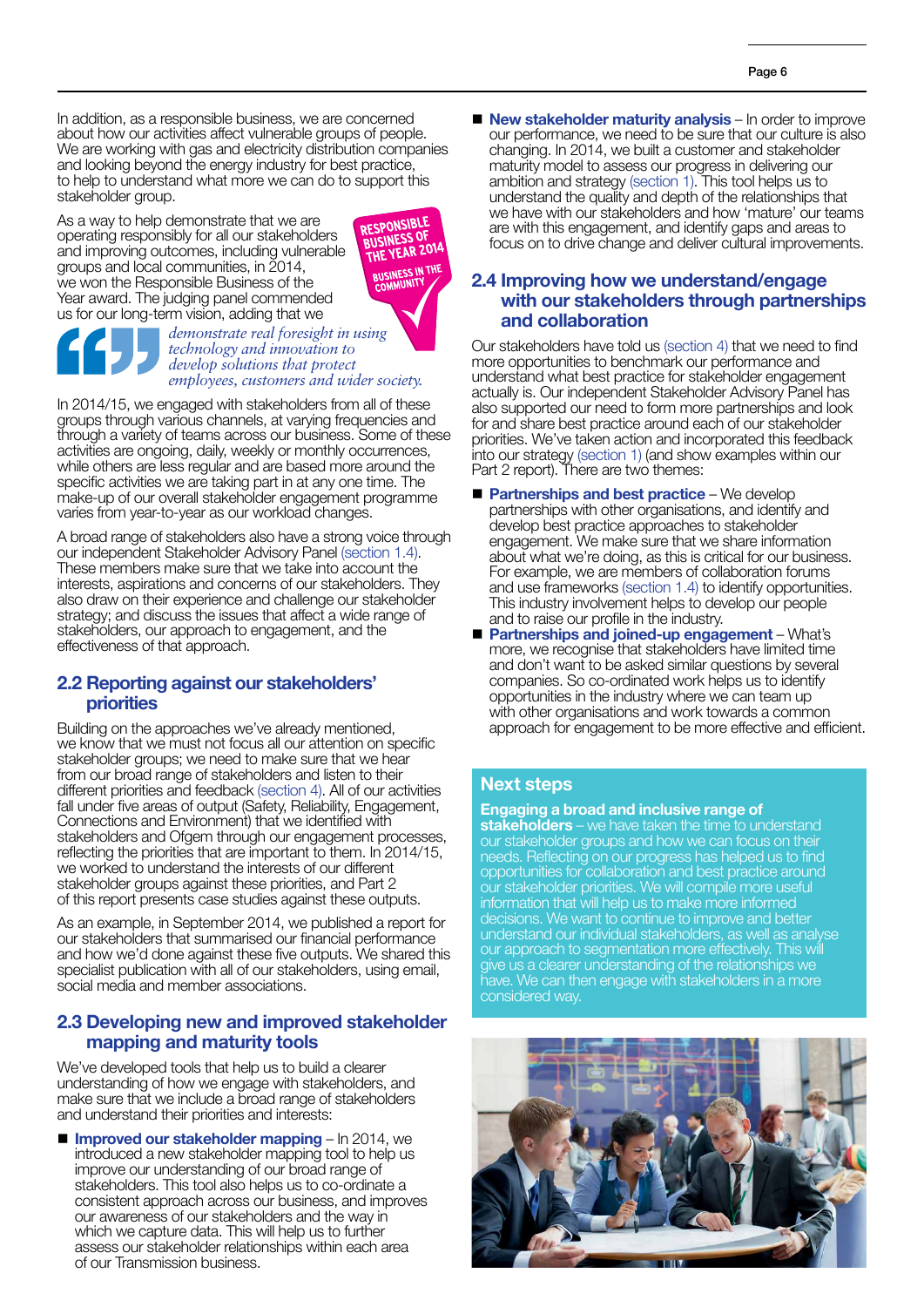## 3. Engaging with stakeholders in a range of different ways

Page 7

#### **Overview**

Giving stakeholders lots of different ways to engage with us enriches our conversations with them. Accessible communication channels help us to engage with and inform our different stakeholder groups by having open and transparent discussions. This makes sure that we capture a breadth of stakeholder perspectives and have more opportunities to ask for their feedback (section 4).

#### We engage with stakeholders in many different ways. Listen, Discuss, Act (section 1) includes our principle that we target and tailor our engagement to suit the specific interests and priorities of each stakeholder; find innovative ways of doing things; and work in a collaborative and co-ordinated way.

We listen to what our stakeholders tell us and then deliver information in a way that suits them. Many still prefer dedicated workshops and face-to-face discussions (57%) over web meetings and teleconferences (14%). Some stakeholders say their preference depends upon the issue or topic being discussed (29%).

We explain below that during 2014/15, we engaged with stakeholders in a variety of different ways. As well as using more traditional methods like workshops, meetings and publications (section 3.1), there continues to be increasing demand for easily accessible social media platforms and online surveys (section 3.2), and we have been developing these mechanisms and improving our engagement processes (section 3.3).

#### 3.1 'Traditional' engagement

Responding to stakeholders' preferences, our engagement in 2014/15 included traditional channels, such as conferences, seminars, workshops, exhibition events, open days, newsletters, consultations and publications. For example, 280 delegates attended our Future Energy Scenarios (FES) conference (July 2014); we held Electricity customer seminars (Glasgow/London) with more than 20–25 stakeholders attending as delegates at each venue. What's more, we were invited to speak about our business and what it means to customers and stakeholders at many industry conferences.

We know that our stakeholders have limited time (section 2.4), so we've thought about how we can work in a more focused way around our key publications with the support of Plain English. This will improve our engagement further, be more accessible and provide wider stakeholder feedback.

For example, in autumn 2014, we reviewed our stakeholder engagement processes where we consult and survey stakeholders for their insights and feedback (section 4.1). As part of this review, we found that we weren't working in a consistent and timely way, so we've made some changes to these processes. We now have a single annual process that is more appropriate and is bringing in even more feedback. This has helped us to identify fresh opportunities to improve how we engage with stakeholders (section 4.2).

Furthermore, personal engagement includes contacting stakeholders, particularly those who might otherwise have found it difficult to engage with us, such as geographically isolated stakeholders and hard to reach groups. Specific examples for 2014/15 can be found in this year's Part 2, where we provide case studies and share some of the engagement stories we're most proud of. These include:

- n paying personal visits to groups or individuals with specific needs, including those with mobility difficulties
- using high street pop-up shops and supermarkets to reach local communities affected by construction work
- displaying information on site hoardings
- $\blacksquare$  utilising multiple specialist panels of industry and stakeholder experts (such as Visual Impact Provision)
- $\blacksquare$  using visitor and environmental centres to explain our work in a more interesting and interactive way
- visiting schools and universities to promote engineering and to allow students to ask questions about what we do
- working with community and special interest organisations to access specific groups of stakeholders
- $\blacksquare$  offering a choice of engagement channels to suit personal preferences, including publications in Welsh and in braille.

*We contact each other by email and phone. We also have meetings, so it's a good broad mix. They listen and respond to me. I raised a query with [them] recently and I had a very fast turnaround with an excellent response.*

#### 3.2 Web and new media

We use our dedicated stakeholder website, Talking Networks, to update our stakeholders. This site includes brief, easy-to-read updates about our engagement, feedback and our progress. In 2014/15, this site had nearly 6,000 visits with an average visit time of 1 minute 28 seconds.



In addition, our Connecting website shares news, debate on hot topics, and analysis on the UK and European energy industry. Over the year, users for this website have increased from 16,000 to more than 58,000. This information portal has been commended by communications professionals after being named a Class Winner at the Institute of Internal Communications (IoIC) Central Awards, and this website has been approved by the Plain English Campaign and awarded their Crystal Mark.



We also use social media to communicate with stakeholders and to ask for their feedback. We engage with our stakeholders online with our 14,200 Twitter followers (up from 9,000 the previous year), and our 1,700 Facebook followers (up from 900 the previous year). For major infrastructure projects, we also set up bespoke websites for our stakeholders. We publish important business and industry-specific documents on our main website too (for example, asking for comments about our consultations on Future Energy Scenarios). Furthermore, we have been developing and publishing information videos on YouTube to help explain our business and specific topics of interest.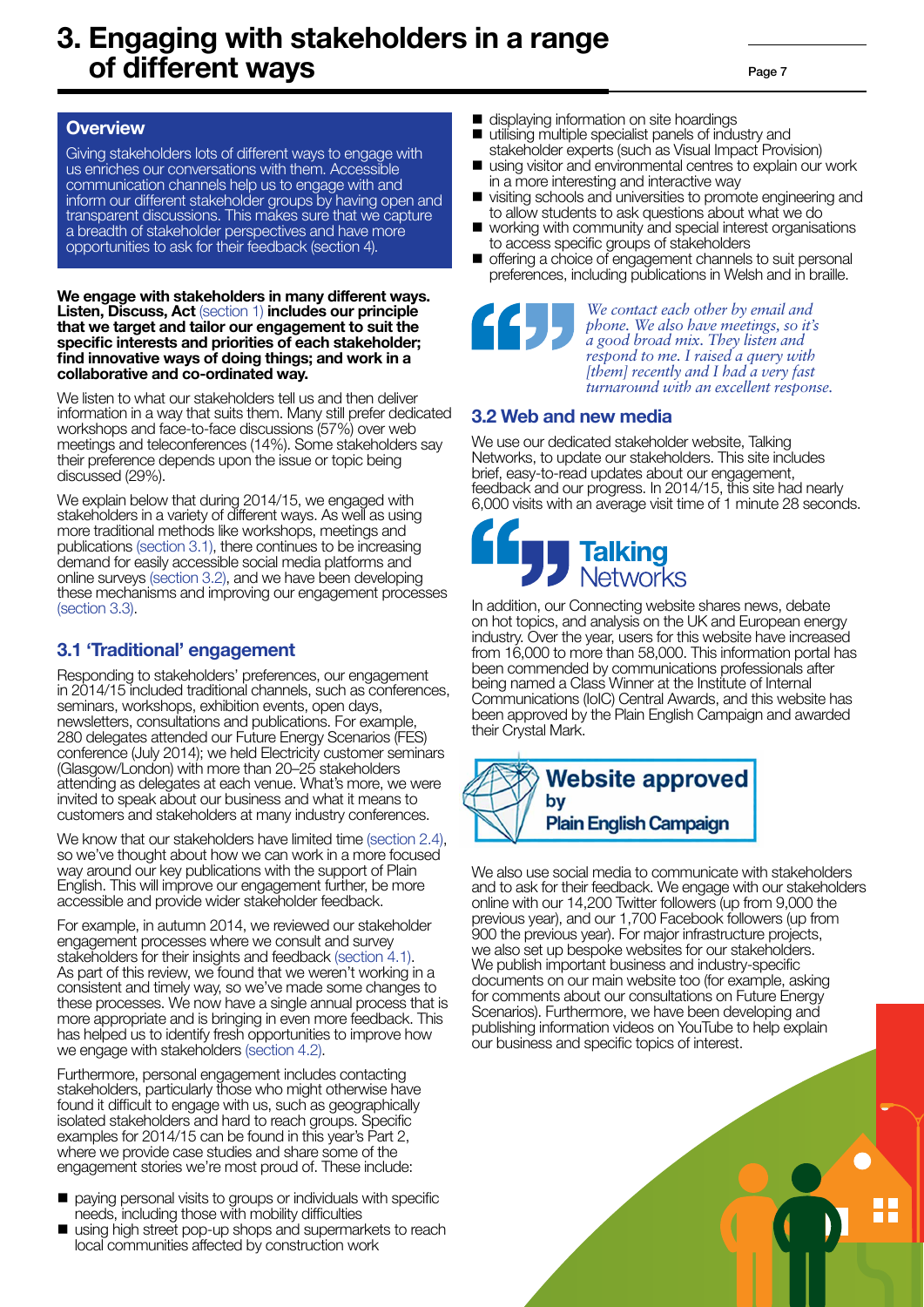#### 3.3 Finding ways to improve how we inform and engage

We are continually looking to improve, so we are always open to suggestions that will help us to engage with our stakeholders more effectively.

Our feedback suggests that there is an increasing demand from stakeholders to engage through web and social media channels, and that this is becoming more important because it is faster and more accessible. We have an opportunity to do more – stakeholders have told us (section 4) that we need to make our website easier to use. We have already made progress here and, supported by our independent Stakeholder Advisory Panel, we will be giving stakeholders more opportunities to share their views.

We also recognise that our communication isn't always joined up. Because National Grid is a large business, many of our teams need feedback from stakeholders. Sometimes this leads to a stakeholder being contacted several times by different teams, so we're continuing to review how we work in a more co-ordinated way. This also helps us to bring together pockets of expertise within our own business and share best practice approaches.

#### Next steps

Engaging with stakeholders in a range of different ways – as well as continuing to find new ways of engaging, we will be looking at how we can improve the way we work. We want to work smarter so we'll think about how and when we engage and how we can maximise the use of different communication channels.



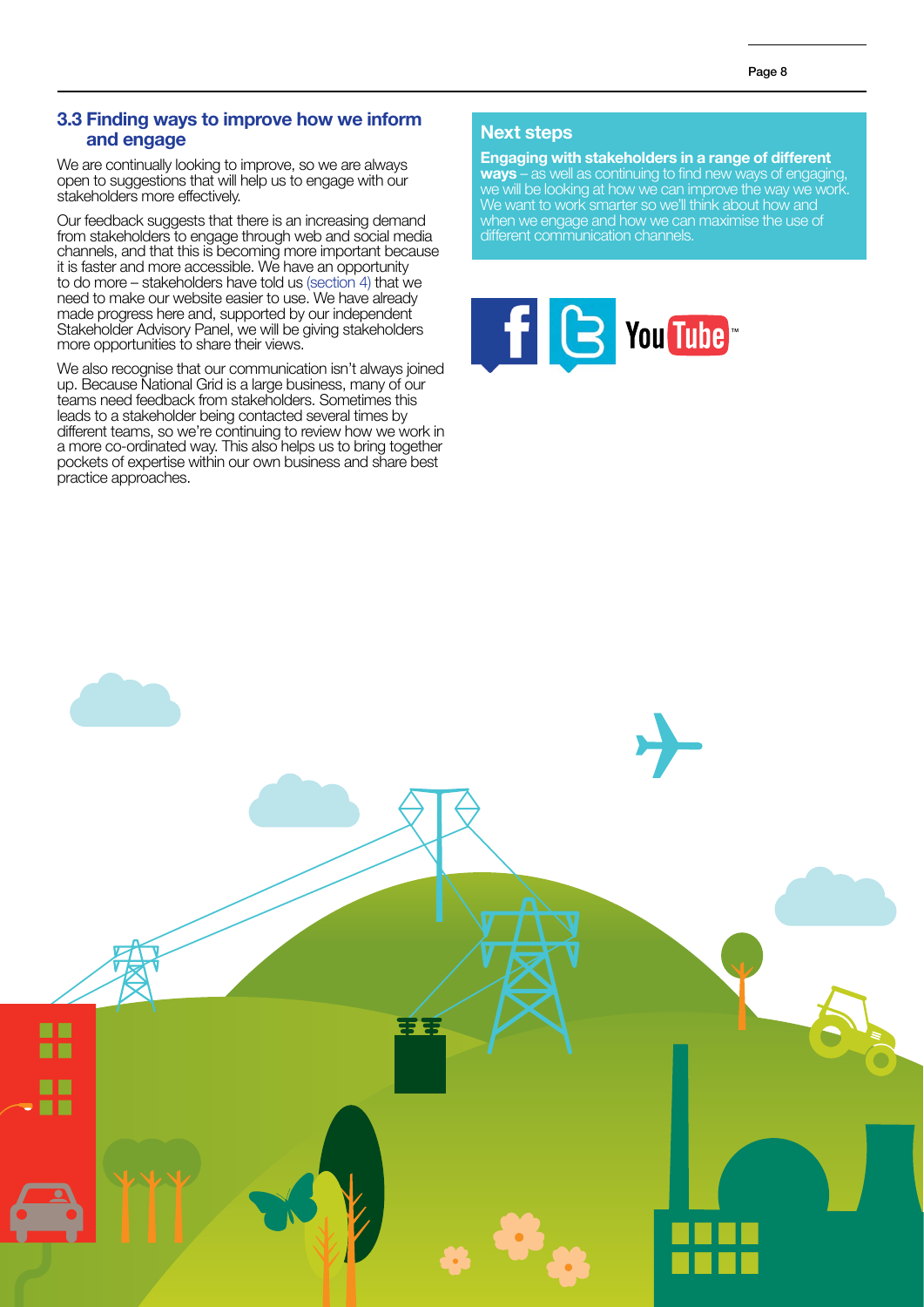Page 9

#### **Overview**

We listen to our stakeholders and act on what they tell us. We use their feedback to improve our engagement with them and this helps us to get more useful information, which we can use to make better decisions. Within this section, we show how we have carried out independent research on our stakeholder engagement activities and performance. Through feedback, we describe how we understand stakeholder priorities, as well as how we have performed, developed, published and acted upon our commitments.

Incorporating the views and feedback from our stakeholders into our business practice means that we can provide a service that better reflects their needs, priorities and expectations. The decisions we make will be better if we consider the views of people affected by them. Where we can't incorporate the views of a stakeholder, we must explain why.

In Part 2 of this report, we provide examples of case studies to illustrate that in 2014/15 we have been working with stakeholders and acting on their feedback. In particular, this year, we have been working towards being more outcomefocused, included a wide range of stakeholders in our engagement, and worked with the industry to deliver innovation, best practice and exploring new partnerships outside the energy industry. Examples of how we have acted on feedback range from small process changes, changes to team structures, to the design of new sections of our Transmission network.

In 2014/15, we gathered a large amount of feedback (section 4.1) to understand our performance in the year, and develop new stakeholder priorities, commitments and a workplan for 2015/16. We have collected and shared all of this with our stakeholders (section 4.2).

#### 4.1 Gathering stakeholder feedback and performance in 2014/15

Stakeholder feedback can come in many forms, from ad hoc informal conversations to formal, structured consultations as part of large-scale construction work. No matter how we receive feedback, we will always try to action it and incorporate it into our decision-making process, or clearly explain the reasons why we can't do this.

Throughout the year, whenever we were working on projects, holding stakeholder events or publishing documents, we were always keen to hear from our stakeholders. Our feedback helped us to learn and develop action plans and improved the way we worked.

On top of that, to make sure that we have given all of our stakeholders the opportunity to provide us with their feedback, we always round off the year with an annual consultation and review period. This review asks stakeholders to tell us what they think about our performance, what we should focus on and how we can use our resources more effectively on the areas that matter most to them. We then develop actions to improve our engagement performance and identify stakeholder commitments. This annual exercise includes:

- $\blacksquare$  Stakeholder surveys In January 2015, we gathered details of individual stakeholders who we have worked with over the year as well as stakeholders affected by our major projects. An independent third party then surveyed them and gathered feedback from 135 stakeholders. This gave us valuable information about our strengths and opportunities to improve (section 4.2).
- $\blacksquare$  Stakeholder consultation In February 2015, we produced a consultation document (written in plain English), called our Stakeholder Commitments (section 4.2). This document invited stakeholders to let us know what they expect of us, what they want us to focus on for the year ahead and asks how well we are engaging on the issues that affect them.
- Stakeholder Advisory Panel Annual Report –<br>Following our four quarterly independent Stakeholder Advisory Panel sessions, at the end of 2014/15, the Panel wrote a report for our Executive team that summarised our actions and activities in the year and our discussions we had with them. The report also reviewed our performance, stakeholder survey and consultation feedback and offered actions in a form of a workplan for stakeholder priorities in 2015/16. Our Panel review this action plan each quarter as it forms our agenda for the year ahead.

**Our performance** – in 2014/15 we achieved an overall stakeholder satisfaction score of 7.74 out of 10 and that this overall performance score is up 0.2 from the previous year (shown in graph below).

#### 4.2 Setting actions, priorities and workplan

We combine all of our feedback, performance, commitments, actions and our Panel workplan into a single report and publish this for our stakeholders. The latest report with feedback from 2014/15 and our actions and commitments from this feedback is available on our Talking Networks website.

Furthermore, within this report, we also promise to keep stakeholders updated on our progress, by publishing a mid-year update against these commitments, actions and our workplan.

The feedback has helped us to understand our actions to build upon our strengths, and where there are opportunities to improve.

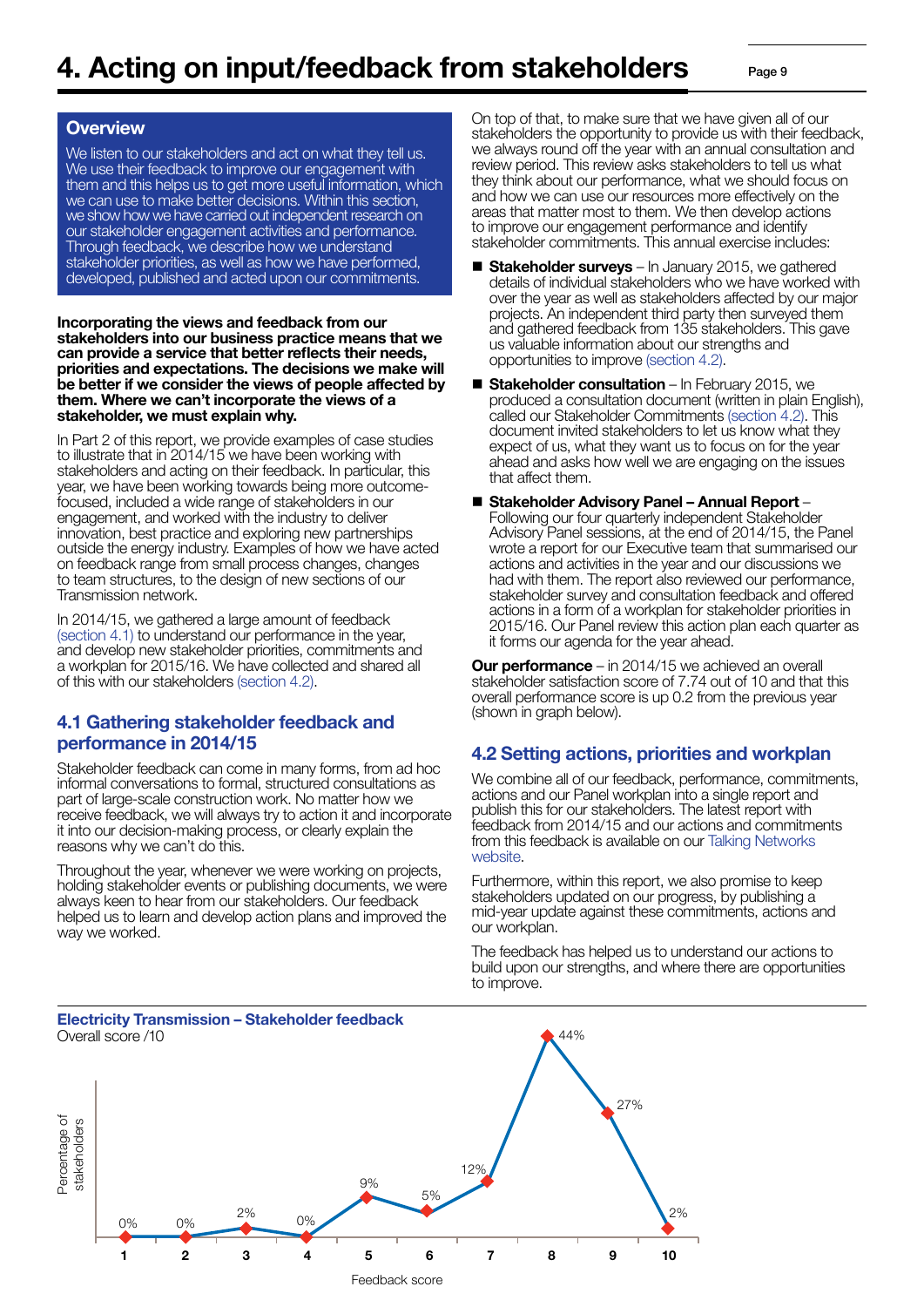- **n** Our areas of good performance Stakeholders value the opportunities to communicate with us. We understand our stakeholders and provide useful information to them. Our people are professional and accessible and we have good working relationships with our stakeholders. We are open and transparent, and strive to work together.
- **Our areas to improve** We are also able to recognise themes and priorities such as stakeholders wanting us to more clearly explain our decisions, and make sure that information and the solutions that we develop are easy to understand. We need to work harder at improving clarity and the consistency of information (and make sure that it is less technical and isn't confused by regulations). Feedback from our stakeholders shows that they want our website to have more accessible information and to be easier to navigate.

The bar chart illustrates scores from our stakeholder feedback in 2014/15 – across these categories, our average performance ranges from 7.5 and 8.0.

Particular areas of note include:

- 85% of stakeholders value their engagement with us with an average score of 8.0 out of 10
- Compared to the previous year, Understand your expectations has an increase from 7.7 to 7.9 (with 75% of stakeholders scoring us 8 or above).

The results from the stakeholder feedback are shown below:

↛

We are doing a good job for the majority of our stakeholders but what the chart also shows us is that there are some stakeholders that feel we need to do more. Our action plans have also been developed around this feedback.

We have also made good progress in our 2014/15 customer satisfaction scores. There is more we can do to improve on our scores and to be consistent in how we delight our customers and stakeholders. Our strategy (section 1) will help to drive actions wher we can improve in these areas.



*The information was quite clear and available. Sometimes it could be complicated, so it was a little difficult to grasp all the details.*

#### Next steps

Acting on input/feedback from our stakeholders – we continue to ask stakeholders for their feedback, monitor our performance and act on this information. Stakeholder feedback gives us valuable data that we can use to improve our understanding and performance. We know where we need to improve and we'll be focused on acting and addressing these areas in 2015/16, while asking for feedback regularly.

#### Our actions, feedback, performance and workplan

Percentage of stakeholders scoring us 8 or more out of 10 **75% 70% 61% 66% 60% 85%** 7.9 8.0 7.5 7.8 7.6 8.0 8 7 Average scores/10 Average scores/10 6 5 4 3  $\overline{2}$ 1 0 Stakeholders value<br>their engagement<br>with National Grid Understanding<br>stakeholder<br>expectations decisions to<br>stakeholders stakeholder expectations Providing<br>useful Clearly explains decisions to Deliver on<br>actions Deliver on Manage stakeholder relationships<br>effectively relationships Stakeholders value their engagement Clearly explains Understanding information stakeholders with National Grid **Manage stakeholder**